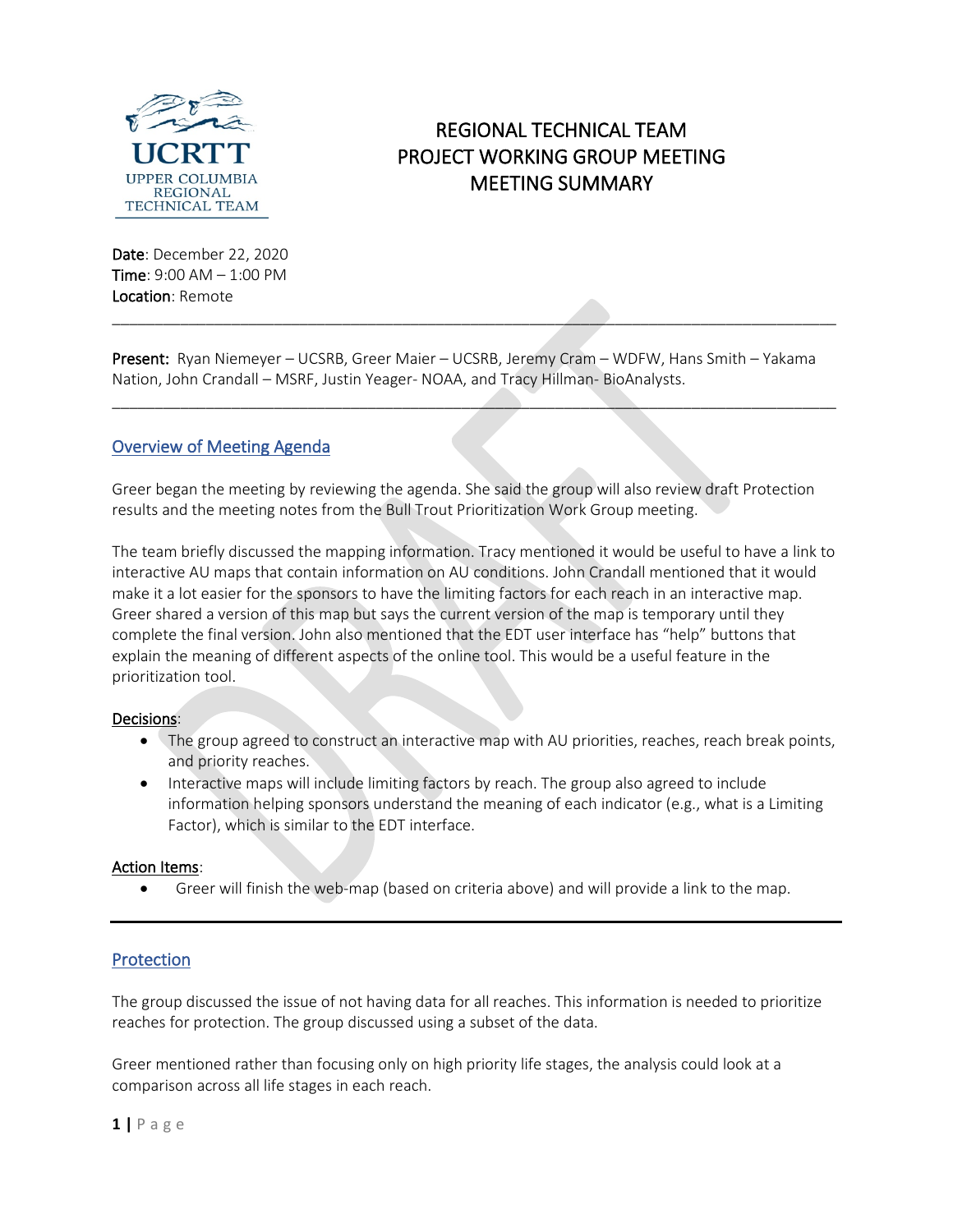Unfortunately, because there are no data for several reaches within high priority AUs, those reaches are not evaluated within the tool. For example, the White River is a high priority AU for protection, but because there are no reach-scale data for the White River, reaches within the White River are not considered within the prioritization tool. The group decided to use the network-based Step 1 data to help prioritize reaches within AUs lacking data. Where reach-scale data exist, those data will be used in prioritization. Thus, Step 1 data will be used to fill in missing data.

#### Decisions:

- Remove adult migration from life stage priorities.
- Group decided for reaches in high priority AUs with no reach-scale habitat data to use networkbased Step 1 data and downscale the network-based data to the reach scale and generate a new HQ Pct score based on those data.

#### Action Items:

- Ryan will verify that confinement was not included in protection.
- Ryan will add species to the protection output (and insert the updated results in the MASTER tool).
- Greer will identify a subset of reaches where the most data are present, and some not, and apply a function that calculates HQ Pct based on the subset of data.
- Ryan will update protection output to list if and when HQ pathway is being called.
- Greer will generate the new HQ Pct data based on network-based Step 1 data.
- Ryan will update the python code to generate  $HQ$  Pathway in two ways: (1) if there are reach assessment data, generate HQ Pct as before; (2) if there is no reach assessment, generate data based on network-based Step 1 data (with a new HQ Pct).

## Bull Trout

Greer indicated that the bull trout spawning reach layer is still under construction.

#### Decisions:

• The group agreed that Greer should work with the Bull Trout group to update the Spawning reach layer.

#### Action Items:

• Greer will work with Bull Trout working group to finalize the Spawning reach layer.

# Okanogan Steelhead

Greer discussed some of the issues associated with compiling EDT information for the prioritization tool. She said results will be available in January or February. Greer has been working with Eric Doyle and John Arterburn on integrating EDT results. The hope is the results will be integrated into the prioritization tool. EDT results will be used to generate priority reaches and actions.

## Decisions:

**2 |** Page